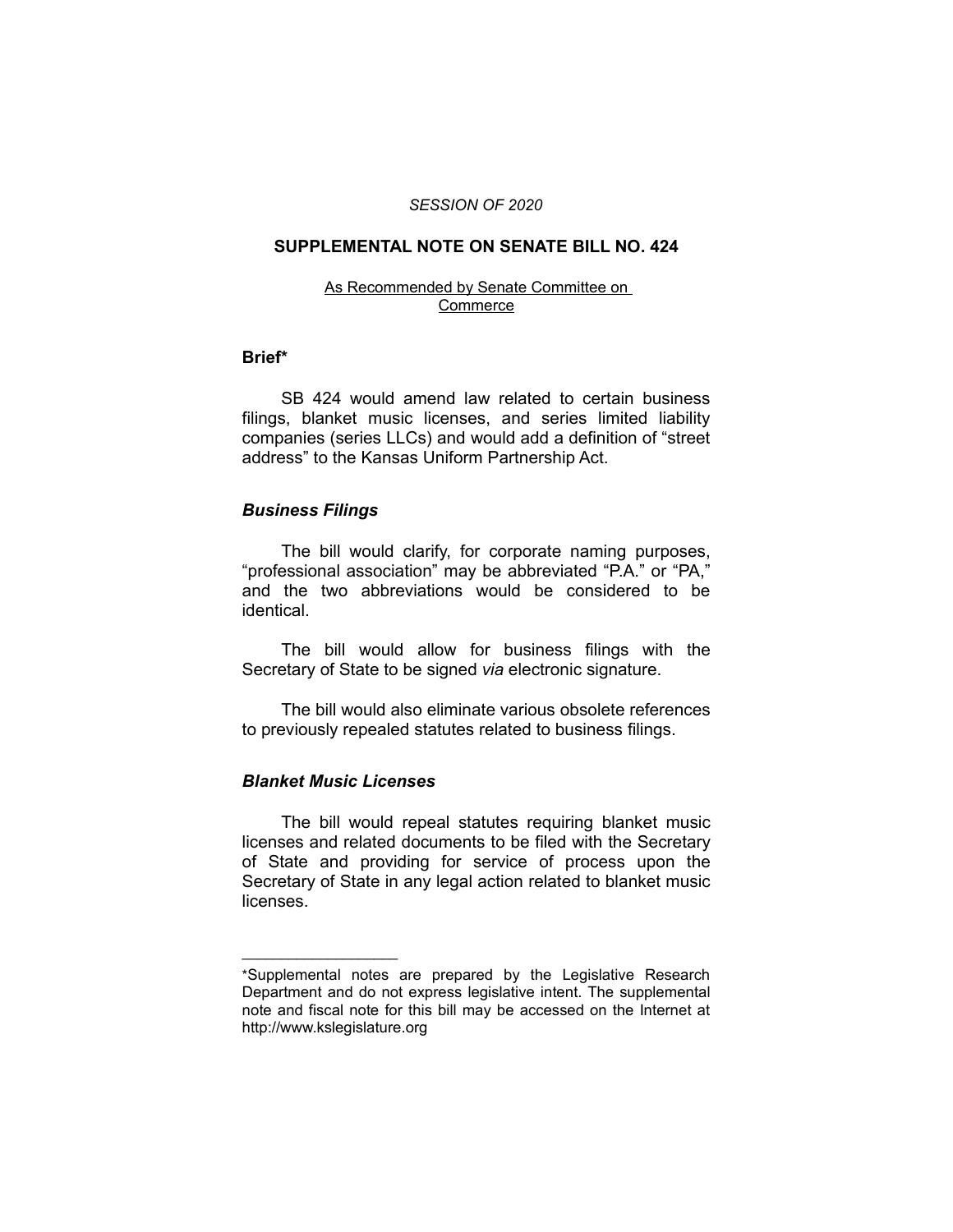# *Series LLCs*

The bill would delay implementation of the following series LLC provisions from July 1, 2020, to July 1, 2022 [*Note*: Such provisions were enacted by 2019 HB 2039]:

- Merger or consolidation of series LLCs;
- Reinstatement of canceled series LLC certificates of designation;
- Restated certificates of designation;
- Extensive amendment, restructuring, and expansion of the main statute governing series LLCs;
- Other series LLC amendments in the Revised Limited Liability Company Act, including statutes regarding cancellation of articles of organization, notice by filing with the Secretary of State, fees for documents provided by the Secretary of State, reinstatement of canceled or forfeited articles of organization, annual reports, and tax periods; and
- Series LLC provisions in the Business Entity Standard Treatment (BEST) Act and the Uniform Commercial Code.

## *Street Address Definition*

The bill would define "street address" within the Kansas Uniform Partnership Act to be the location including the number, street, city, and postal code.